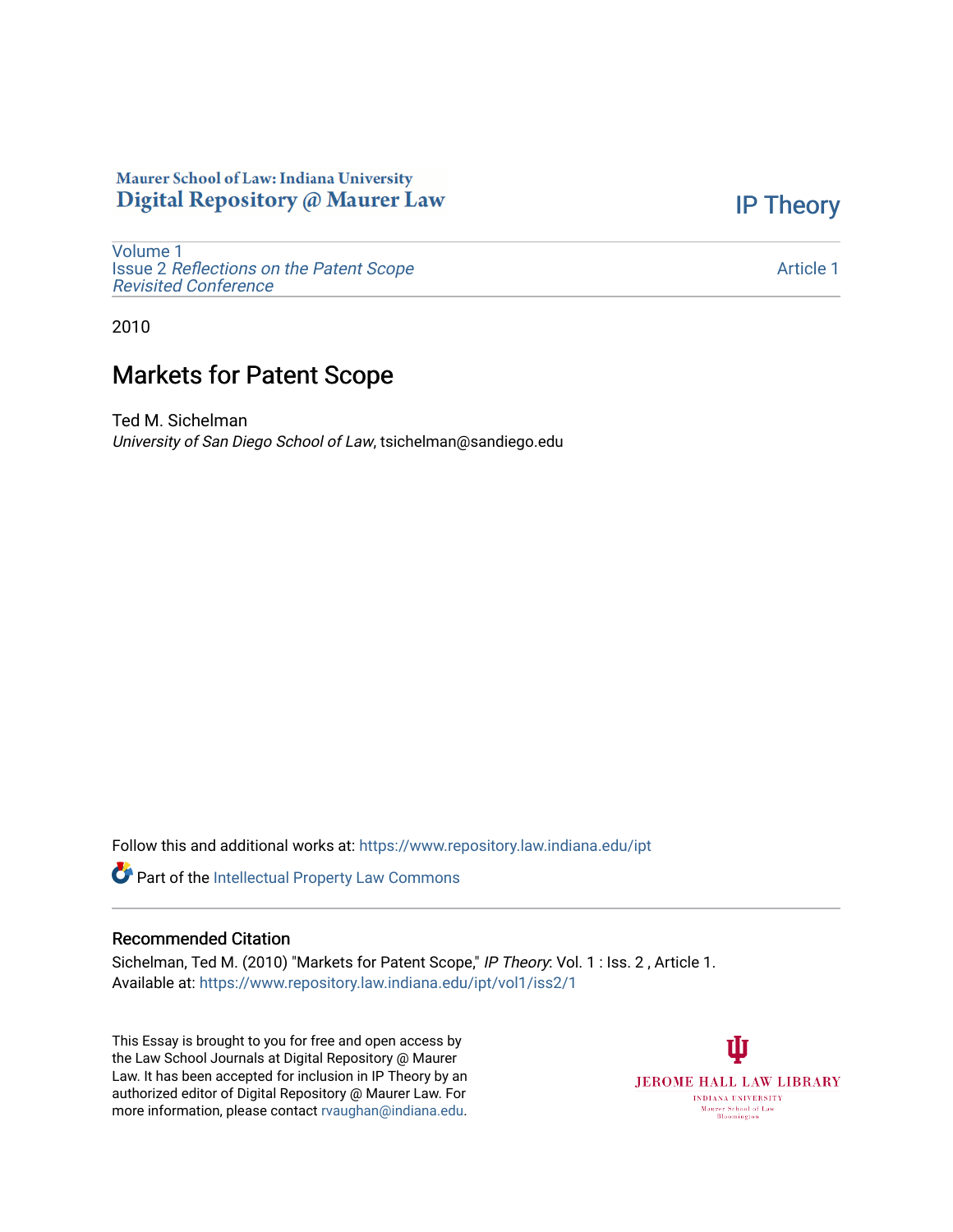

## **Markets for Patent Scope**

Ted Sichelman\*

Abstract: *A recurring issue in intellectual property theory is how the scope of patent rights affects invention and commercialization. Traditionally, there has been a dichotomous debate: one view stemming from Ed Kitch, promoting broad "prospect"-style patents in the hands of a single inventor, and another view from Robert Merges and Richard Nelson, advocating relatively narrow scope to encourage competition in innovation. More recently, a variety of scholars have set forth more nuanced positions. My thesis here is that the variance in these views can be traced to differing empirical attitudes about how well the market functions relative to a patent system in promoting invention, commercialization, and coordination among market actors in the R&D process. By investigating these empirical differences, scholars can more rigorously address a number of important issues not fully examined by the literature, such as the cumulative nature of technology commercialization (not just invention), the tailoring of patent scope by industry, collaborative innovation, and the decoupling of patent rights to separately address invention and commercialization incentives.*

A long-standing question in IP scholarship is how the patent system should optimally balance the rights of an initial, pioneering inventor and follow-on inventors who improve upon the initial invention. Surprisingly, this critical issue was not fully recognized until two seminal articles emerged—one by Suzanne Scotchmer, *Standing on the Shoulders of*  Giants: Cumulative Research and the Patent Law,<sup>1</sup> and the other by Robert Merges and Richard Nelson, *On the Complex Economics of Patent Scope*. 2 The insights of these works, particularly as to how patent scope affects cumulative innovation, have been extensively recounted. However, the literature has failed to address an important shortcoming in these articles: their failure to account for another follow-on activity, the commercialization of the initial invention into a product or method suitable for use by consumers.<sup>3</sup> In this brief essay, I focus on Merges and Nelson's article to illustrate my point, as well as to make a broader claim that scholarly views about patent scope boil to down to empirical assumptions about how

<sup>\*</sup> Associate Professor of Law, University of San Diego School of Law.

<sup>1.</sup> Suzanne Scotchmer, Standing on the Shoulders of Giants: Cumulative Research and the Patent Law, 5 J. Econ. Persp. 29, 29 (1991).

<sup>2.</sup> Robert P. Merges & Richard R. Nelson, On the Complex Economics of Patent Scope, 90 COLUM. L. REV. 839, 873 (1990).

<sup>3.</sup> See Ted Sichelman, Commercializing Patents, 62 Stan. L. Rev. 341, 382-83 & n.245 (2010) (recounting how the literature has failed to address the effects of patent scope on commercialization).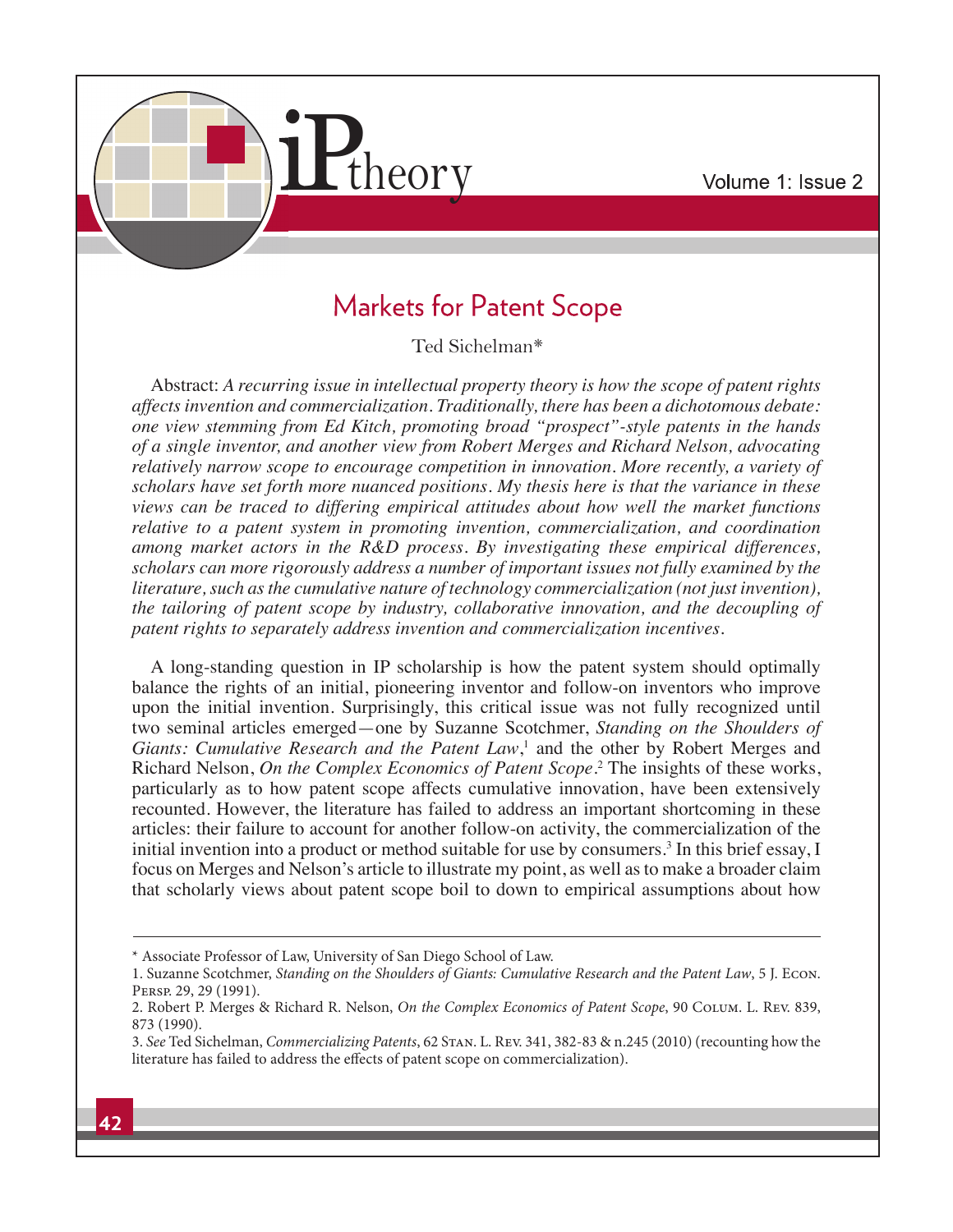well the market functions to drive invention and commercialization, as well as to coordinate R&D among disparate market actors.

More than a decade before Merges and Nelson's article, Ed Kitch tackled commercialization concerns in his landmark article, On the Nature and Function of the Patent System.<sup>4</sup> Kitch argued that by granting broad patent rights early in the inventive process, a single patent holder could effectively coordinate post-invention development and commercialization efforts undertaken by others.<sup>5</sup> This approach reduces potential costs of duplication in the R & D process, and—importantly, for the argument here—prevents third parties' use of unpatentable information generated during the development and commercialization process.<sup>6</sup> Kitch argued that his "prospect theory"—which analogized the granting of patents to the allocation of mining rights—would optimally insure against commercialization risk and costs, promoting the investment needed to make and sell products in the marketplace.<sup>7</sup>

Merges and Nelson take issue with Kitch's preference for a single firm to control the innovation process surrounding a given prospect, or technological opportunity, via broad patent rights.<sup>8</sup> First, relying on early forms of behavioral economics, they argue that a single firm is often sluggish, and will not capitalize on every profitable opportunity to develop a technological prospect.<sup>9</sup> In this regard, they contend that the analogy of mining or fishing rights is inapt, $10$  because there is generally no single, known prospect that inventors seek out—rather, each inventor will view a technological problem differently, arriving at various solutions, which will promote more diverse kinds of innovation.<sup>11</sup> Second, while the prospect patent holder could theoretically bring many minds to bear on any given technological problem, steep transaction costs—particularly in coordinating the licensing of patent rights among many actors—will generally diminish the holder's ability to do so.<sup>12</sup> Because of these reasons—which Merges and Nelson back up with a host of short case studies—Kitch's prospect-style patents will

8. See Merges & Nelson, supra note 2, at 871-78.

9. See id. at 872-73.

**IP THEORY** 

<sup>4.</sup> Edmund W. Kitch, The Nature and Function of the Patent System, 20 J.L. & ECON. 265 (1977).

<sup>5.</sup> See Kitch, supra note 4, at 276-80.

<sup>6.</sup> See id. at 276-278.

<sup>7.</sup> See id. at 269; see also Joshua S. Gans & Scott Stern, The Product Market and the Market for "Ideas": Commercialization Strategies for Technology Entrepreneurs, 32 RES. POL'Y 333, 348 (2003) ("[IP protection] allows for cooperation between start-ups and incumbents who might otherwise view innovation purely as a competitive threat."). Recent empirical research lends support to Kitch's thesis. For example, a cross-industry empirical study found that firms lacking specialized complementary assets were, in the presence of strong patent protection, more likely to license their innovations than compete in the market—arguably, a relatively efficient outcome. See Asish Arora & Marco Ceccagnoli, Patent Protection, Complementary Assets, and Firms' Incentives for Technology Licensing, 52 MGMT. SCI. 293 (2006).

<sup>10.</sup> See Kitch, supra note 4, at 265-66 (citing Yoram Barzel, Optimal Timing of Innovations, 50 Rev. Econ. & STAT. 348 (1968) (analogizing the development of technological information to fisheries, public roads, and other common resources)).

<sup>11.</sup> See Merges & Nelson, supra note 2, at 873.

<sup>12.</sup> See id. at 874.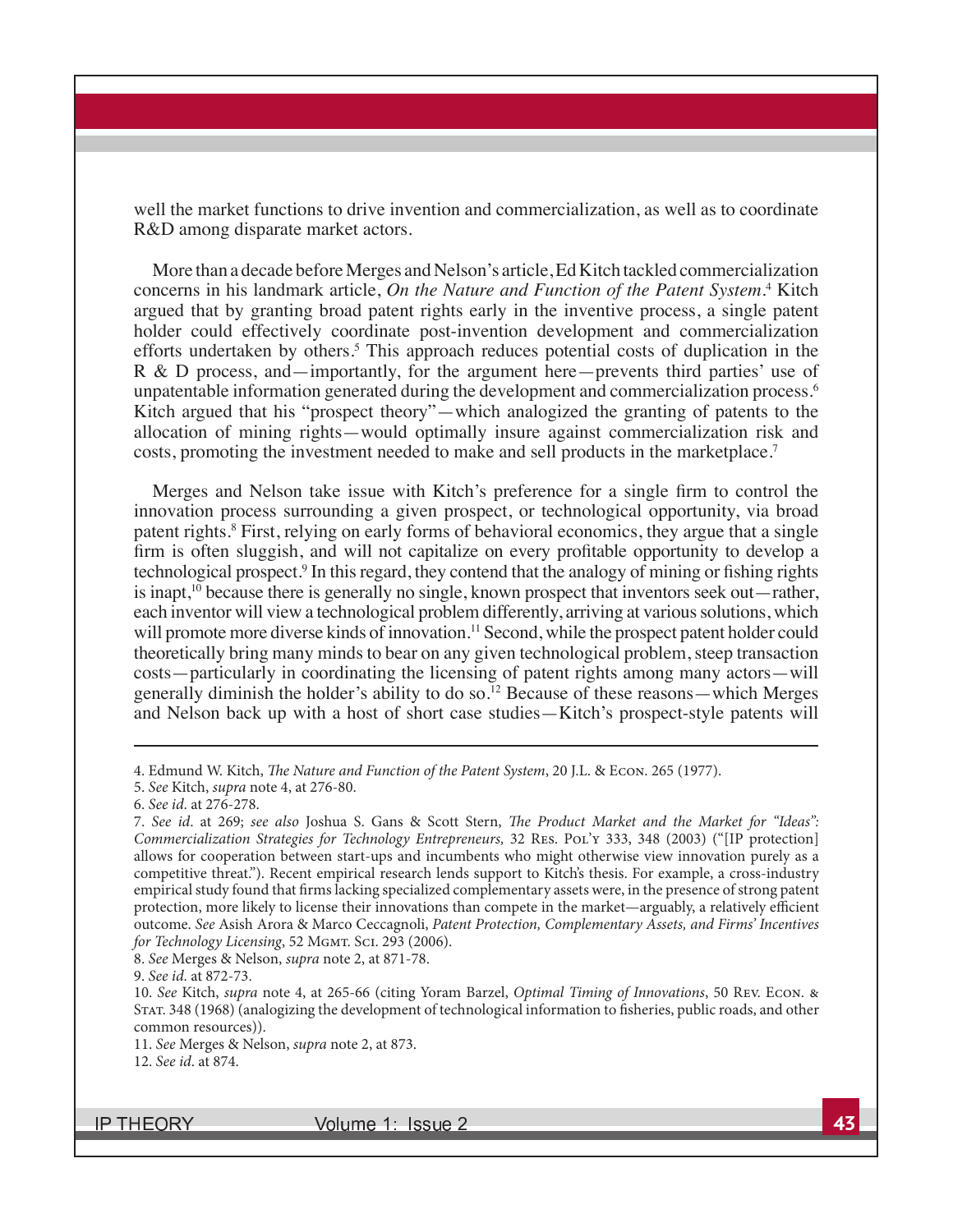often grant too broad protection for optimal technological development. As such, Merges and Nelson contend that a theory of cabined patent scope is more suitable.

Merges and Nelson's critique of Kitch is incisive and has been cited widely in later scholarship.<sup>13</sup> But Merges and Nelson obscure an important distinction in Kitch's work—that between reducing duplicated development costs through coordination and promoting optimal commercialization of a given invention.<sup>14</sup> Merges and Nelson essentially focus on the first aspect of prospect theory, mostly ignoring Kitch's concerns about commercialization.<sup>15</sup> So while Merges and Nelson may have convincingly cast doubt on the value of broad patents in spurring follow-on development and invention, they said nearly nothing about the effects of such patents on commercialization. Following upon Merges and Nelson, later scholars have generally taken the same tack, treating prospect theory as solely concerning the improvement of initial invention, rather than commercialization.<sup>16</sup> Indeed, at the symposium associated with this volume, Merges admitted that his and Nelson's article perhaps unfairly characterized prospect theory in this manner.<sup>17</sup>

This distinction between follow-on invention and post-invention commercialization is not just semantic. Specifically, follow-on invention is technological in nature, and  $\overline{-}$  if sufficiently innovative—is protectable by additional patent rights. Commercialization efforts, however, often involve non-technological activities, including market research to assess which product features are most desirable as well as to determine optimal pricing and sales techniques, and build a consumer market by generating sufficient product demand.<sup>18</sup> These activities are generally not protectable by intellectual property and, thus, are subject to free riding.<sup>19</sup> By providing strong patent rights, however, as Kitch recognized, "the patent owner has an incentive to make investments to maximize the value of the patent without fear that the fruits of the investment will produce unpatentable information appropriable by competitors."<sup>20</sup> Thus, by focusing on follow-on technological—instead of commercialization—efforts, Merges and Nelson unfairly intensify the thrust of their counter-attack.

<sup>13.</sup> See, e.g., John F. Duffy, Rethinking the Prospect Theory of Patents, 71 U. CHI. L. REV. 439, 441-42 (2004); Tim Wu, Intellectual Property, Innovation, and Decentralized Decisions, 92 Va. L. Rev. 123, 133 (2006).

<sup>14.</sup> See Merges & Nelson, supra note 2, at 878-79.

<sup>15.</sup> Similarly, Scotchmer's model of "cumulative innovation" implicitly assumes that the invention process always produces a commercial "good" that may be immediately distributed, thereby abstracting away from the critical step of post-invention development and commercialization. See SUZANNE SCOTCHMER, INNOVATION AND Incentives 37-39, 243-44 (2004).

<sup>16.</sup> See, e.g., Jonathan M. Barnett, Cultivating the Genetic Commons: Imperfect Patent Protection and the Network Model of Innovation, 37 SAN DIEGO L. REV. 987, 1007 (2000); Mark A. Lemley, The Economics of Improvement in Intellectual Property Law, 75 Tex. L. Rev. 989, 1047 (1997).

<sup>17.</sup> See Audio recording: Patent Scope Revisited: Merges & Nelson's "On the Complex Economics of Patent Scope," 20 Years After, held by the Indiana University-Bloomington Maurer School of Law (Sept. 23-24, 2010) (on file with the Maurer School of Law).

<sup>18.</sup> See Sichelman, supra note 3, at 352, 360.

<sup>19.</sup> See id.

<sup>20.</sup> Kitch, supra note 4, at 276.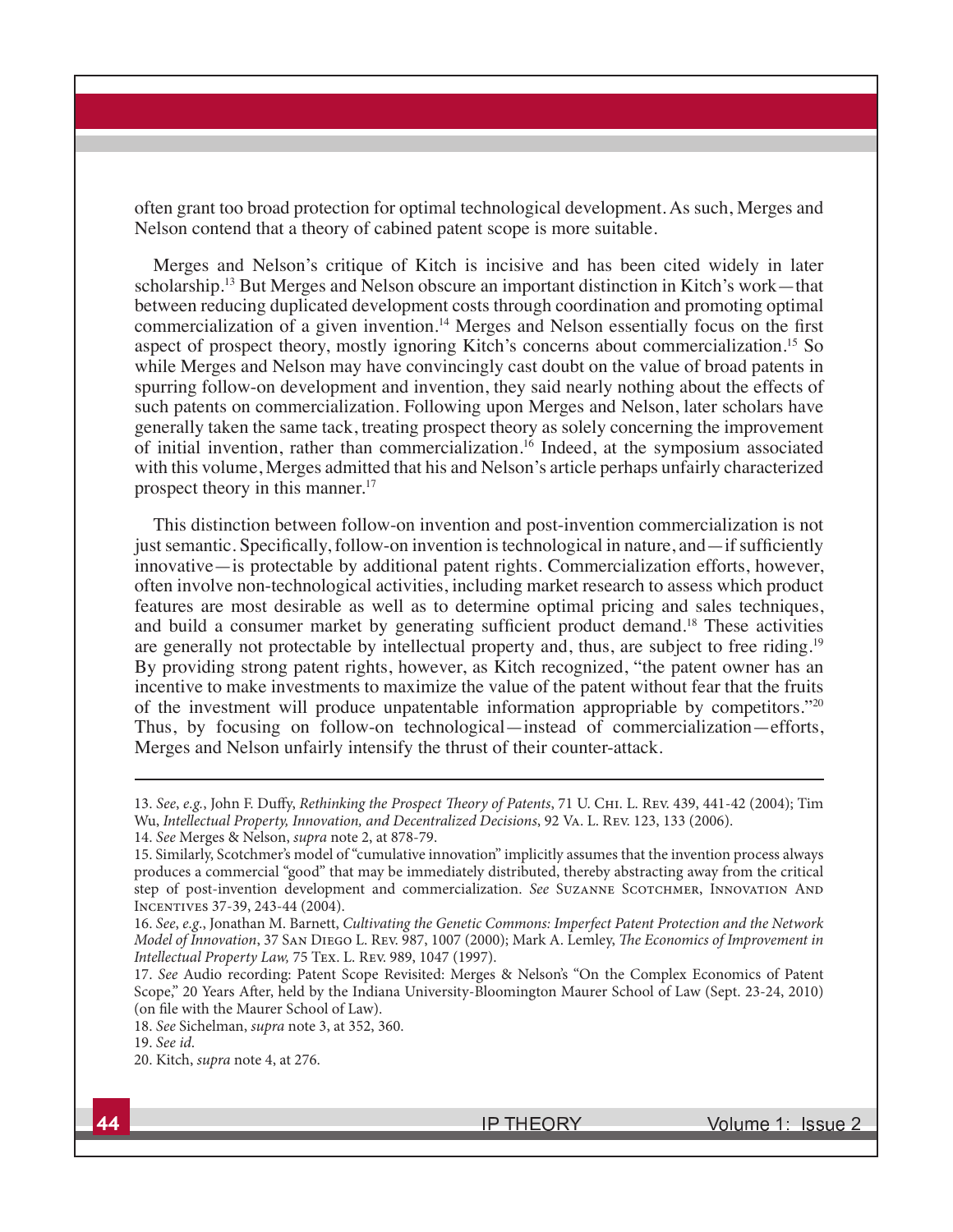But I cannot entirely fault Merges and Nelson for taking such an approach. Like most IP scholars, they are "commercialization optimists" in the sense that they believe the market will optimally provide for the commercialization of inventions absent patent protection.<sup>21</sup> In other words, inventions are commercial products "out of the box," and any further work necessary to dress up the product for sales and distribution will be taken care of by unprotected markets.<sup>22</sup> On this view, the only reason we afford any sort of patent protection after the invention is completed is to sufficiently recompense the inventor for his efforts and investment undertaking *prior* to filing for a patent.<sup>23</sup> If the government, for instance, could somehow determine the optimal payment ex ante to induce invention, then patents would be unnecessary. Instead, after appropriate payment to the inventor, an invention otherwise suitable for patenting would be dumped into the public domain, after which any third party could come along and commercialize the invention by transforming it into a consumable product or method.<sup>24</sup>

More generally, Merges and Nelson differ from Kitch in their underlying assumptions about how well the market incentivizes certain innovative activity. Although Merges and Nelson are commercialization optimists, they are invention market pessimists in the sense that they believe patents are often necessary to afford invention in the first instance, particularly for pioneering inventions. And, finally, they are patent "coordination" pessimists because they believe patents will tend to hinder coordination in R&D among multiple market actors.<sup>25</sup> Kitch, on the other hand, is exactly the opposite—a commercialization pessimist, invention optimist, and coordination optimist. Ultimately, Merges and Nelson seem to differ from Kitch not so much in their utilitarian theoretical lens on the patent system, but rather on their views of how the underlying empirical mechanics of the patent system function in an embedded market.

Traditionally, Kitch's and Merges and Nelson's work has created a long-standing dichotomy between a strong, property rights-oriented and a weaker, governance-centered vision of patent law.<sup>26</sup> But, more recently, several scholars have tread different paths. Perhaps the first divergence was Scott Kieff's insightful work, *Property Rights and Property Rules for Commercializing Inventions*. <sup>27</sup> Drawing upon Kitch's espousal of broad patent rights, Kieff

25. See Merges & Nelson, supra note 2, at 908-909.

**IP THEORY** 

<sup>21.</sup> See Sichelman, supra note 3, at 358-59; see also Mark A. Lemley, Ex Ante Versus Ex Post Justifications for Intellectual Property, 71 U. Chi. L. Rev. 129, 129-30 & n.2 (2004); Robert P. Merges, Commercial Success and Patent Standards: Economic Perspectives on Innovation, 76 CAL. L. REV. 805, 807 (1988).

<sup>22.</sup> See Sichelman, supra note 3, at 358-59.

<sup>23.</sup> See Lemley, supra note 21, at 129-31.

<sup>24.</sup> Cf. Steven Shavell & Tanguy van Ypersele, Rewards Versus Intellectual Property Rights, 44 J.L. & Econ. 525, 529 (2001) (assuming that the result of "research" is an "innovation," such that if the "innovation" were made freely "available to competitors" that it would "sell at marginal cost").

<sup>26.</sup> See Henry E. Smith, Intellectual Property as Property: Delineating Entitlements in Information, 116 Yale L.J. 1742, 1745-46 (2007) (contrasting "exclusion" with "governance" policy strategies in intellectual property law). 27. F. Scott Kieff, Property Rights and Property Rules for Commercializing Inventions, 85 MINN. L. REV. 697, 707-08 (2001).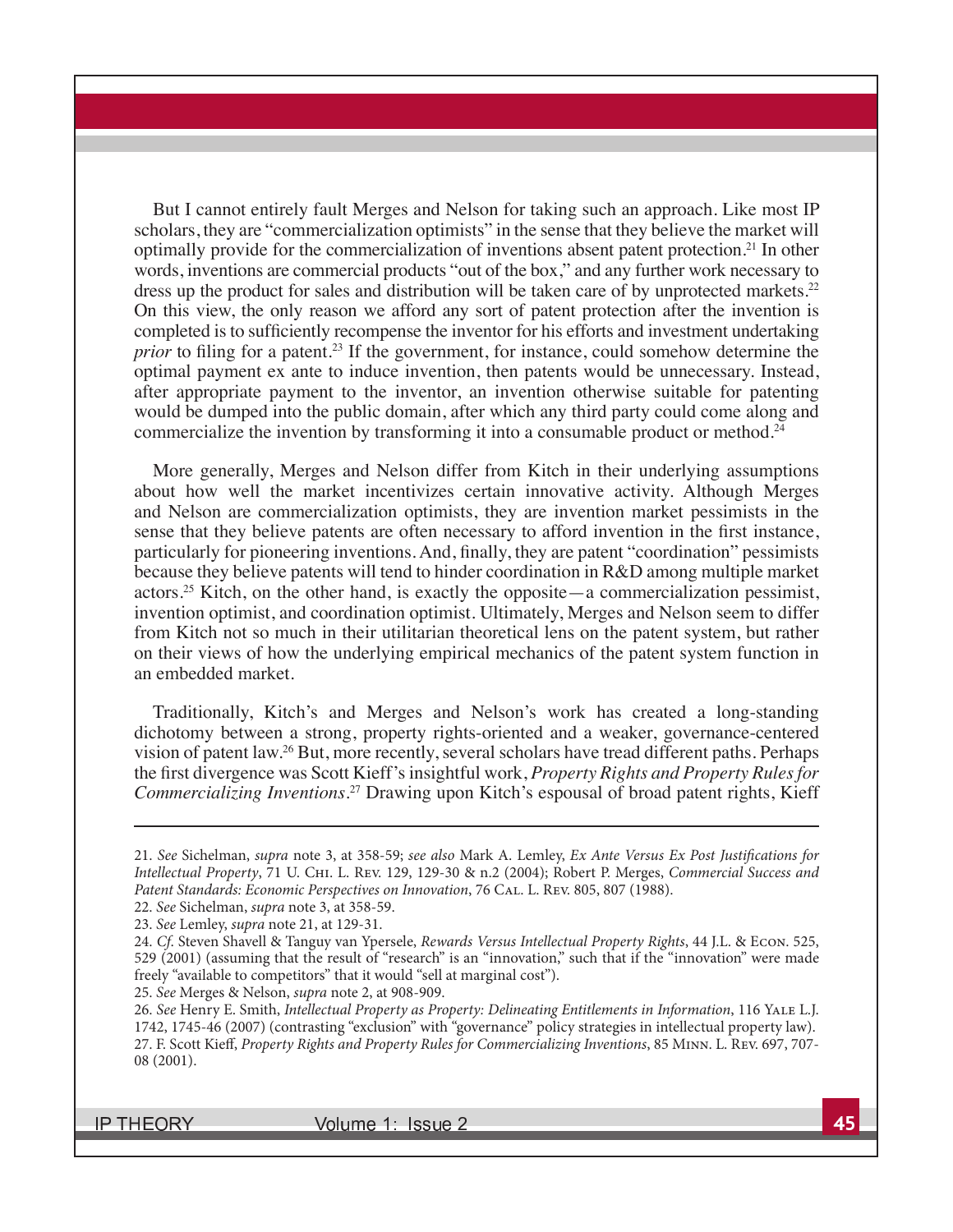argues that strong, real property-like protection "is necessary to facilitate investment in the complex, costly, and risky commercialization activities required to turn nascent inventions into new goods and services."<sup>28</sup> Yet, unlike Kitch, Kieff is less sanguine about patents as tools for reducing duplicated development costs (so-called "rent dissipation") via control of a technological prospect by a single actor; instead, he promotes the ability of patents to coordinate activities across multiple, complementary actors during the commercialization process.<sup>29</sup> Moreover, Kieff is even less concerned than Kitch about the role of patents in spurring invention.<sup>30</sup>

Michael Abramowicz and John Duffy are—like Kitch and Kieff—commercialization market pessimists, particularly regarding the ability of the market to promote market experimentation for innovative products.<sup>31</sup> Yet, Abramowicz and Duffy are not so quick as Kitch and Kieff to dismiss invention concerns.<sup>32</sup> Similarly, Chris Cotropia analyzes how the timing of patent filing affects commercialization incentives, yet he does not downplay invention incentives, nor does he promote patents as coordinating tools.<sup>33</sup> In my own work, I have been quite sympathetic to the general approach of these "ex post" theories but adopt a slightly different stance. Like Kieff, I do not view patent law as particularly important to spurring inventive activity, but like Cotropia, I think large transaction costs are likely to prevent patents from being terribly effective in reducing duplicated development costs.<sup>34</sup>

Other scholars use Merges and Nelson as their starting point, but stretch to different extremes. James Bessen and Michael Meurer, in their popular book, *Patent Failure*, are market optimists for invention and commercialization—at least in the sense that they contend patents (outside of biotech and pharma) result in net social losses—and are skeptical that

32. See, e.g., Michael Abramowicz & John Duffy, The Inducement Standard of Patentability, 120 YALE L.J. (2011) (forthcoming), available at http://papers.ssrn.com/sol3/papers.cfm?abstract\_id=1694883.

**IP THEORY** 

<sup>28.</sup> Id. at 703; see also Atul Nerkar & Scott Shane, Determinants of Invention Commercialization: An Empirical Examination of Academically Sourced Inventions, 28 STRAT. MGMT. J. 1155, 1157 (2007) ("Broader scope protection increases the likelihood that any trial-and-error efforts that are necessary to develop new products and services will result in something for which returns can be appropriated because broader patent scope allows the firm exploiting the invention to explore product and service applications over a wider range of technical areas."); id. at 1162 (finding that inventions covered by patents with broader scope were more likely to be commercialized); Scott Shane, Technological Opportunities and New Firm Creation, 47 MGMT. Sci. 205, 215 (2001) (finding in an empirical study of MIT patents that ones with broader "scope," defined as the number of international classes assigned to the patent, were "more likely to be commercialized through the creation of new firms").

<sup>29.</sup> See F. Scott Kieff, Coordination, Property, and Intellectual Property: An Unconventional Approach to Anticompetitive Effects and Downstream Access, 56 EMORY L.J. 327, 405-06 (2006). 30. See id. at 328.

<sup>31.</sup> See Michael Abramowicz & John Duffy, Intellectual Property for Market Experimentation, 83 N.Y.U. L. Rev. 337 (2008).

<sup>33.</sup> See Christopher A. Cotropia, *The Folly of Early Filing In Patent Law*, 61 HASTINGS L.J. 65 (2009). 34. See Sichelman, supra note 3.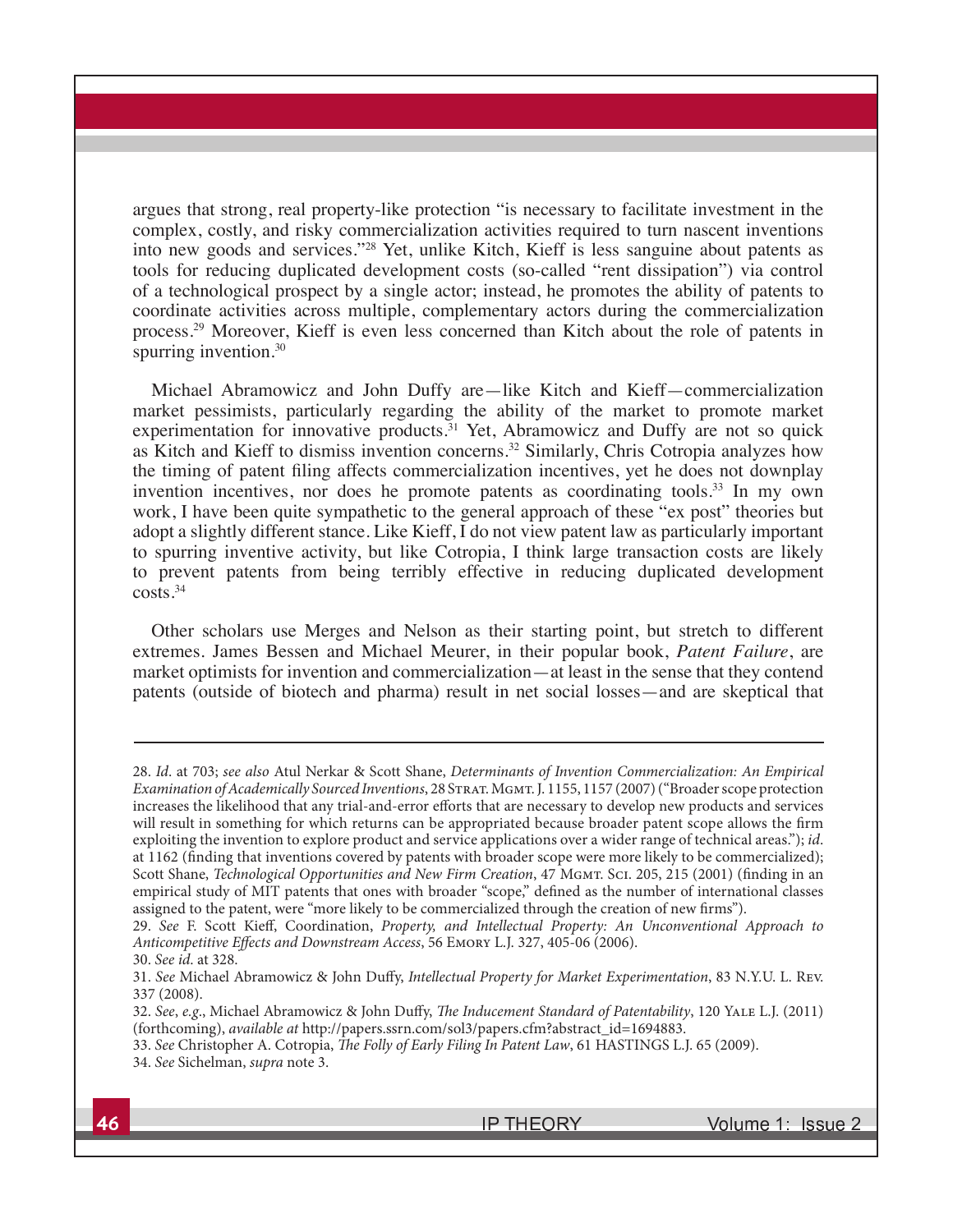patents can efficiently coordinate  $R&D$ <sup>35</sup> Oskar Liivak takes a similar tack and would go so far as to limit patent infringement to instances where the accused infringer directly copied from the patent holder's technology.<sup>36</sup>

These views divide scholars into various camps, depending on their particular levels of optimism among three axes: invention market optimism, commercialization market optimism, and patent coordination optimism (see Figure 1).



Figure 1: Typologies of Patent Scope Theorists

More generally, my thesis here is that scholars' differing empirical views about how well the market operates to promote invention and commercialization—along with how well patents can lead to the coordination of R  $\&$  D activity—sculpts their theoretical positions about the proper role of patent scope and, indeed, the patent system as a whole. The traditional

36. Oscar Liivak, Rethinking the Concept of Exclusion in Patent Law, 98 Geo. L.J. 1643 (2010).

**IP THEORY** 

<sup>35.</sup> James Bessen & Michael J. Meurer, Patent Failure: How Judges, Bureaucrats, And Lawyers Put Innovators At Risk (2008).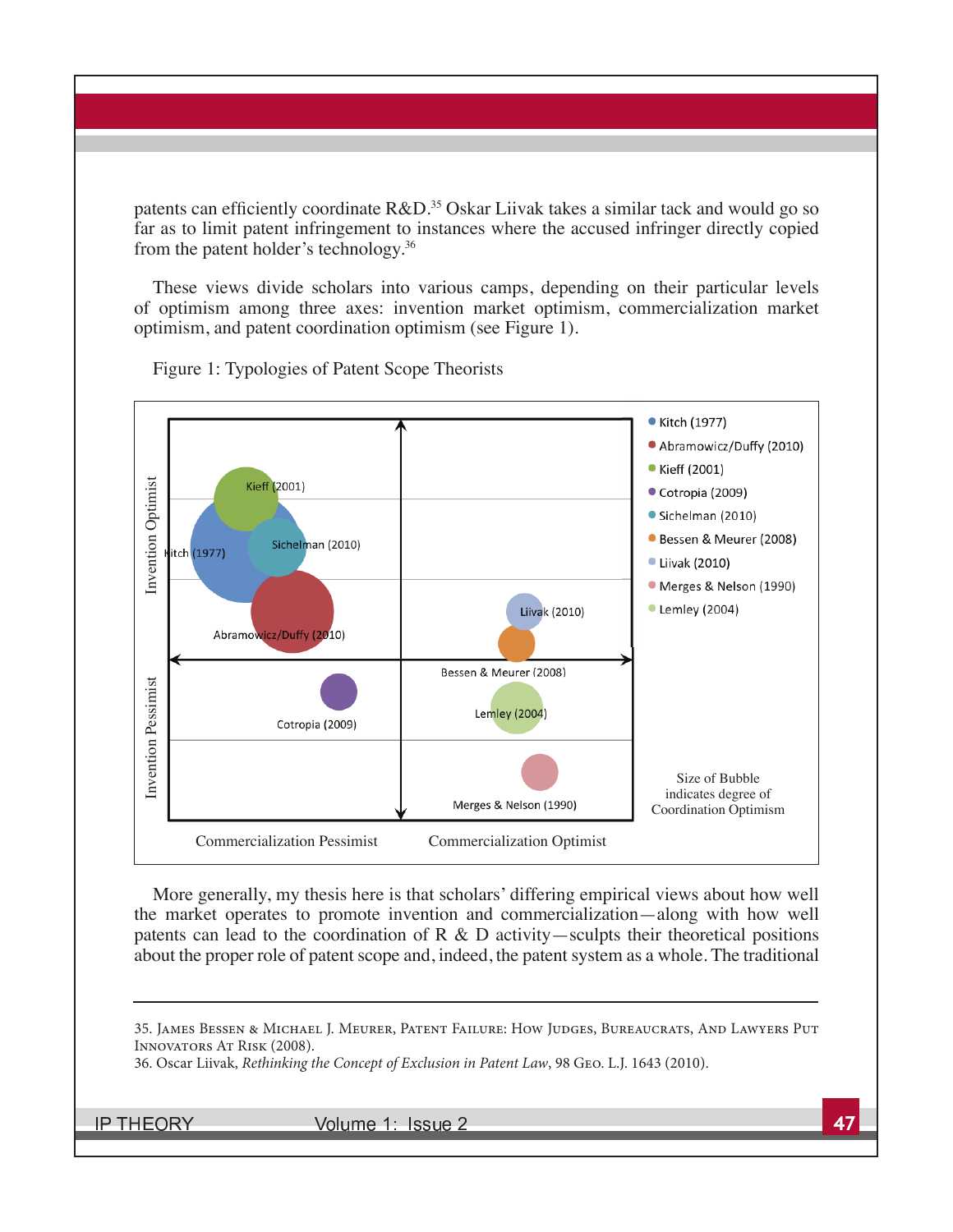debate among these scholars has been between commercialization market optimists/ coordination pessimists like Merges and Nelson, who advocate relatively narrow patent scope, and commercialization pessimists/coordination optimists, like Kitch, who advocate relatively broad patent scope.

But a more complex empirical picture leads to much richer—and, indeed, even less tractable—sets of questions for the patent scope debate. For instance, the whole set of literature on cumulative invention<sup>37</sup>—and the difficulties associated with optimally dividing rents between initial and follow-on inventors—can be fruitfully applied to issues in optimizing *commercialization* of an invention (or, a technological prospect, in Kitch's terms). Indeed, Meurer has recently applied Scotchmer's theory of cumulative invention to formulate a commercialization decision-making model.<sup>38</sup>

Another area worthy of more study is how differences in industry structure and dynamic evolution should affect patent scope. Dan Burk and Mark Lemley have made an admirable initial attempt to tackle this thorny issue,<sup>39</sup> but several particulars are in need of further exploration, especially from an empirical standpoint. First, how do industries differ in the ability of the market to promote invention and commercialization? Second, how do they differ in the use of patents to coordinate R&D? Third, how do these results change as industries mature? Some empirical work in the industrial organization literature has explored answers to these questions, but much remains to be done. My sense is that further study will help scholars come to more agreement on which perspective outlined above best applies to particular industries, and companies and individuals within industries.

Next, each side of the Kitch-Merges/Nelson dichotomy arguably rests on unrealistic assumptions about the ideal structure of industrial innovation. Kitch's work, especially the over-stylized accounts of it prevalent in the literature, promotes lodging the innovative process in a monopolist patentee that can coordinate every facet of R&D activity for a particular technological prospect.<sup>40</sup> Merges and Nelson counter Kitch by arguing in favor of competitive rivalry in innovation.<sup>41</sup> Yet, the optimal approach to innovation may, in many situations, lie somewhere in a collaborative middle—whereby multiple parties, each with patents or some other form of proprietary know-how, cooperate in achieving an innovative

<sup>37.</sup> See, e.g., Christopher A. Cotropia, After-Arising Technologies and Tailoring Patent Scope, 61 N.Y.U. Ann. Surv. Am. L. 151 (2005); Arti K. Rai, Fostering Cumulative Innovation in the Biopharmaceutical Industry: The Role of Patents and Antitrust, 16 BERKELEY TECH. L. J. 813 (2001); Scotchmer, supra note 1.

<sup>38.</sup> See Michael J. Meurer, Patent Notice and Cumulative Innovation (Working Paper, May 15, 2008), available at http://innovationforum.gmu.edu/2008/papers/patent\_notice.pdf (adapting Scotchmer's approach so that the follow-on innovator is a commercializer that is subject to the original innovator's patent). However, Meurer uses this adapted model to analyze the incentives of commercializers to search for potentially relevant patents—not to determine the effects of patent scope on commercialization. See id.

<sup>39.</sup> See Dan L. Burk & Mark A. Lemley, The Patent Crisis And How The Courts Can Solve It (2009); Dan L. Burk & Mark A. Lemley, Policy Levers in Patent Law, 89 Va. L. Rev. 1575 (2003).

<sup>40.</sup> See Kitch, supra note 4, at 276-80; Lemley, supra note 21, at 138-39.